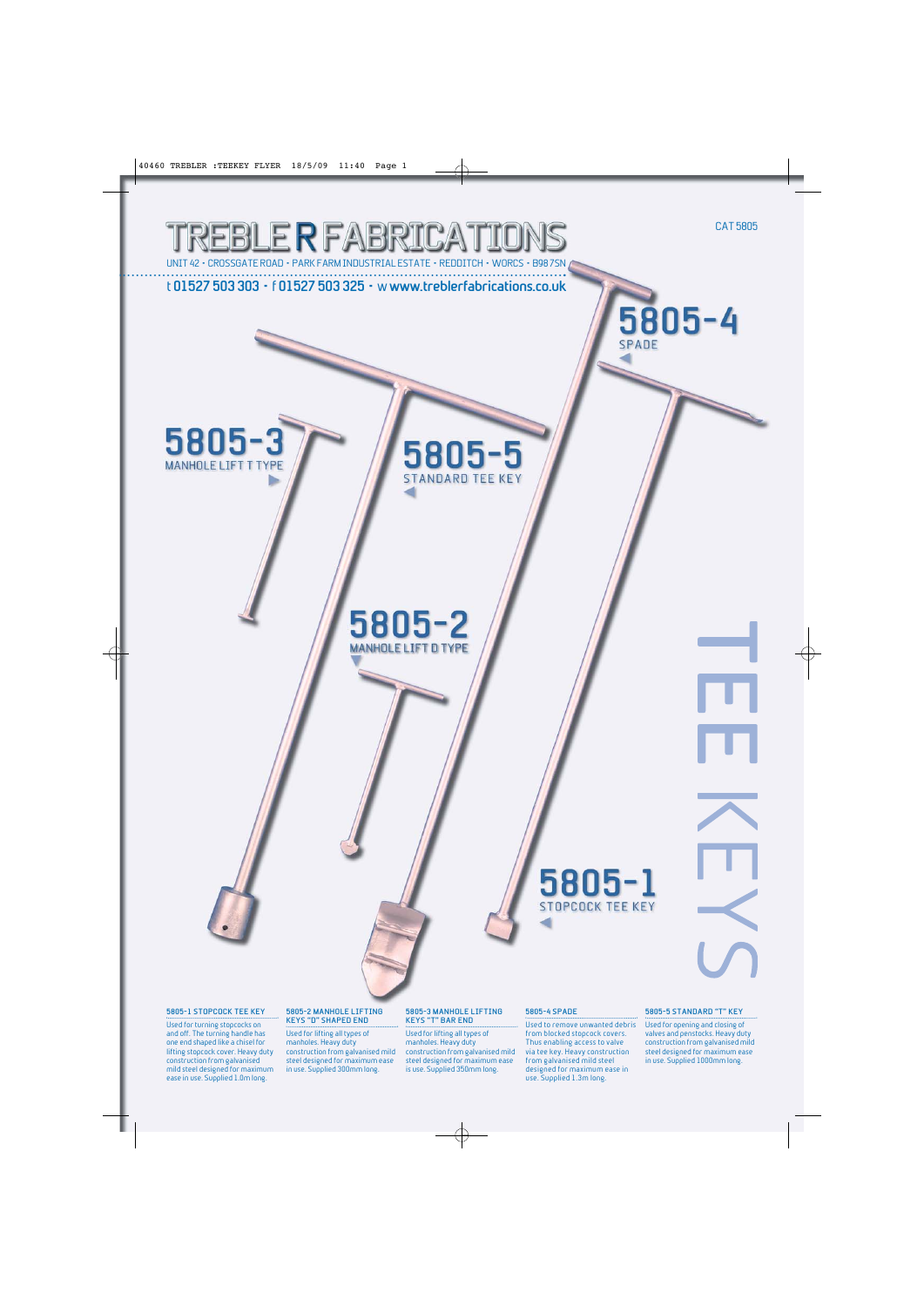# **Teekey / Wheelkey**

| <b>Construction Materials</b> |                         |                              |  |
|-------------------------------|-------------------------|------------------------------|--|
|                               | <b>ITEM DESCRIPTION</b> | <b>MATERIAL</b>              |  |
| $\mathbf 1$                   | <b>Teekey</b>           | Mild Steel, 304ss or 316ss   |  |
| $\mathbf{2}$                  | <b>Wheel</b>            | <b>Mild Steel, Aluminium</b> |  |
| 3                             | <b>Location Pin</b>     | <b>Nickel Steel</b>          |  |
| $\overline{\mathbf{4}}$       | <b>Adapter</b>          | <b>Cast Iron</b>             |  |

| <b>Options</b>    |                                                                  |  |
|-------------------|------------------------------------------------------------------|--|
| <b>Operation:</b> | <b>Cranked Handle for Gearbox Operated</b><br>In horizotal Plain |  |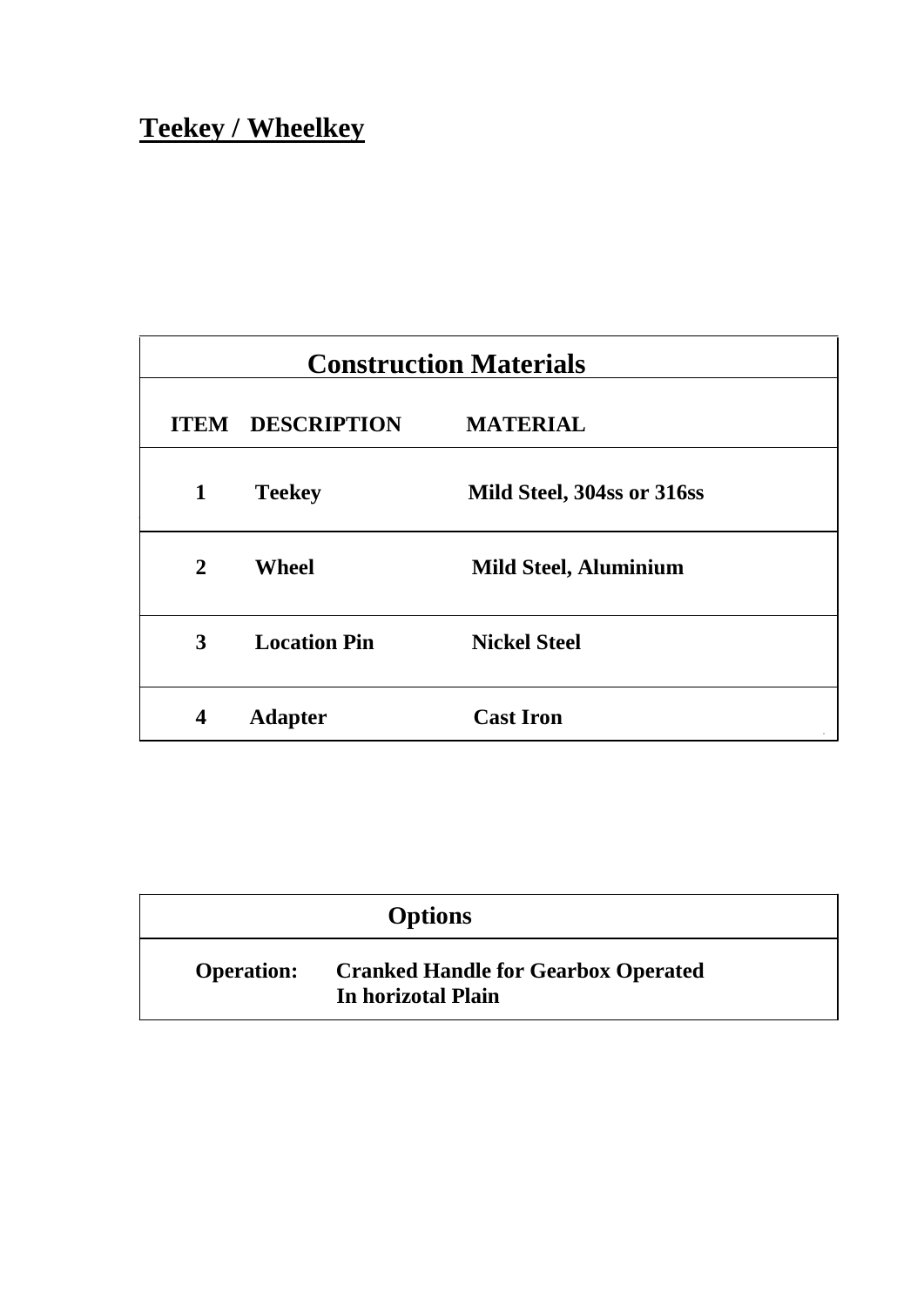## **SQUARE CAP / TEEKEY ARRANGEMENT**

 $\begin{pmatrix} 16 \end{pmatrix}$ 



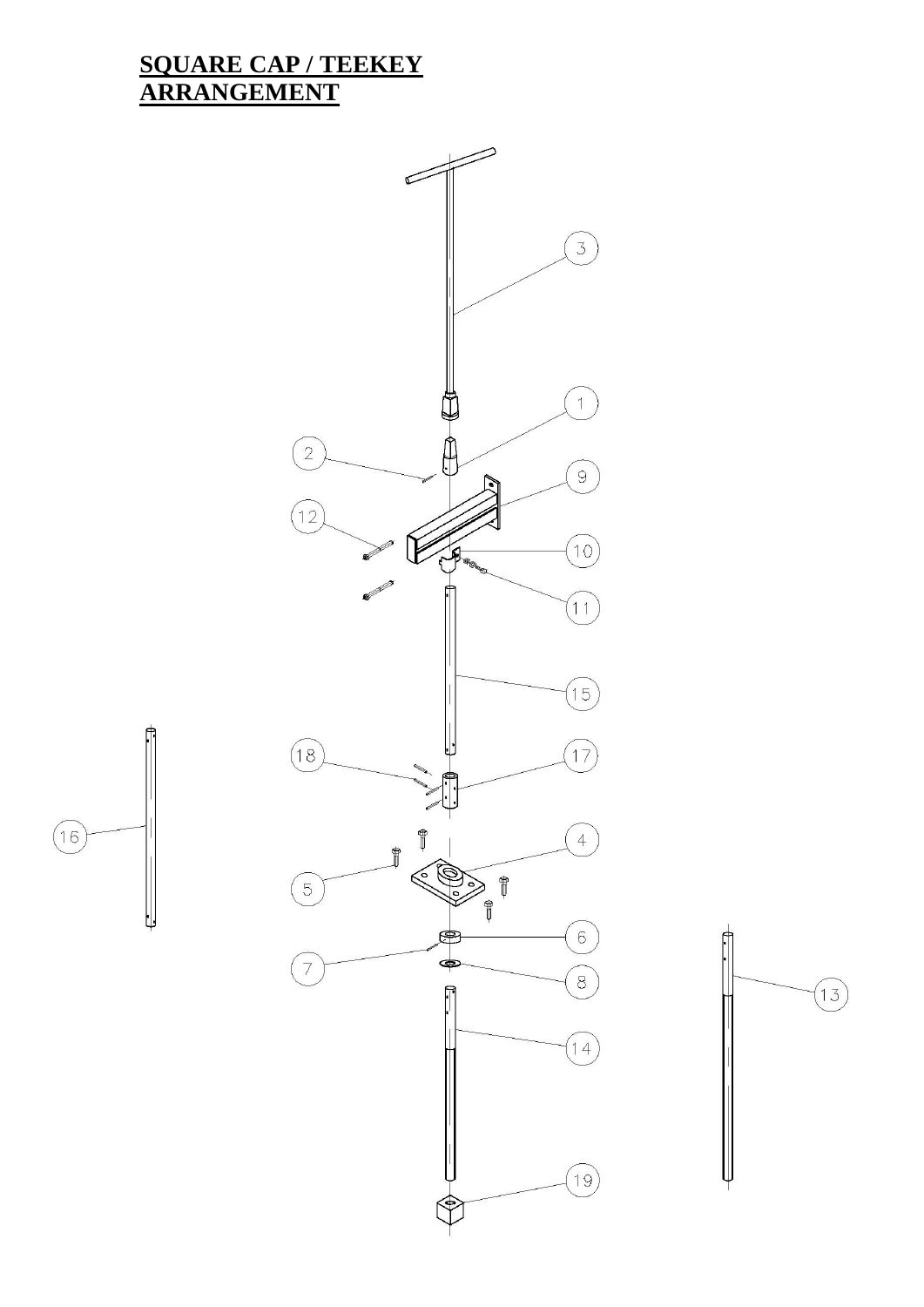## **Square Cap / Teekey Arrangement Part Number Listing**

| Part No:         | <b>Description</b>                 |
|------------------|------------------------------------|
| $\mathbf{1}$     | <b>Square Cap</b>                  |
| $\boldsymbol{2}$ | Pin for item 1                     |
| 3                | <b>Teekey/Wheel Key</b>            |
| 4                | <b>Thrust Housing</b>              |
| 5                | Bolts, N & W for item 4            |
| 6                | <b>Thrust Collar</b>               |
| 7                | Pin for item 6                     |
| 8                | <b>Thrust Washer</b>               |
| 9                | <b>Guide Bracket</b>               |
| 10               | <b>Guide Bracket Cup</b>           |
| 11               | Bolt, N & Washer for item 9 to 10  |
| 12               | <b>Fixing Bolts for item 9</b>     |
| 13               | <b>Non-Rising Stem (Direct)</b>    |
| 14               | <b>Non-Rising Stem (In-Direct)</b> |
| 15               | <b>Extension Spindle (No 1)</b>    |
| 16               | <b>Extension Spindle (No 2)</b>    |
| 17               | <b>Muff Coupling</b>               |
| 18               | Pins for item 17                   |
| 19               | <b>Stem Nut</b>                    |